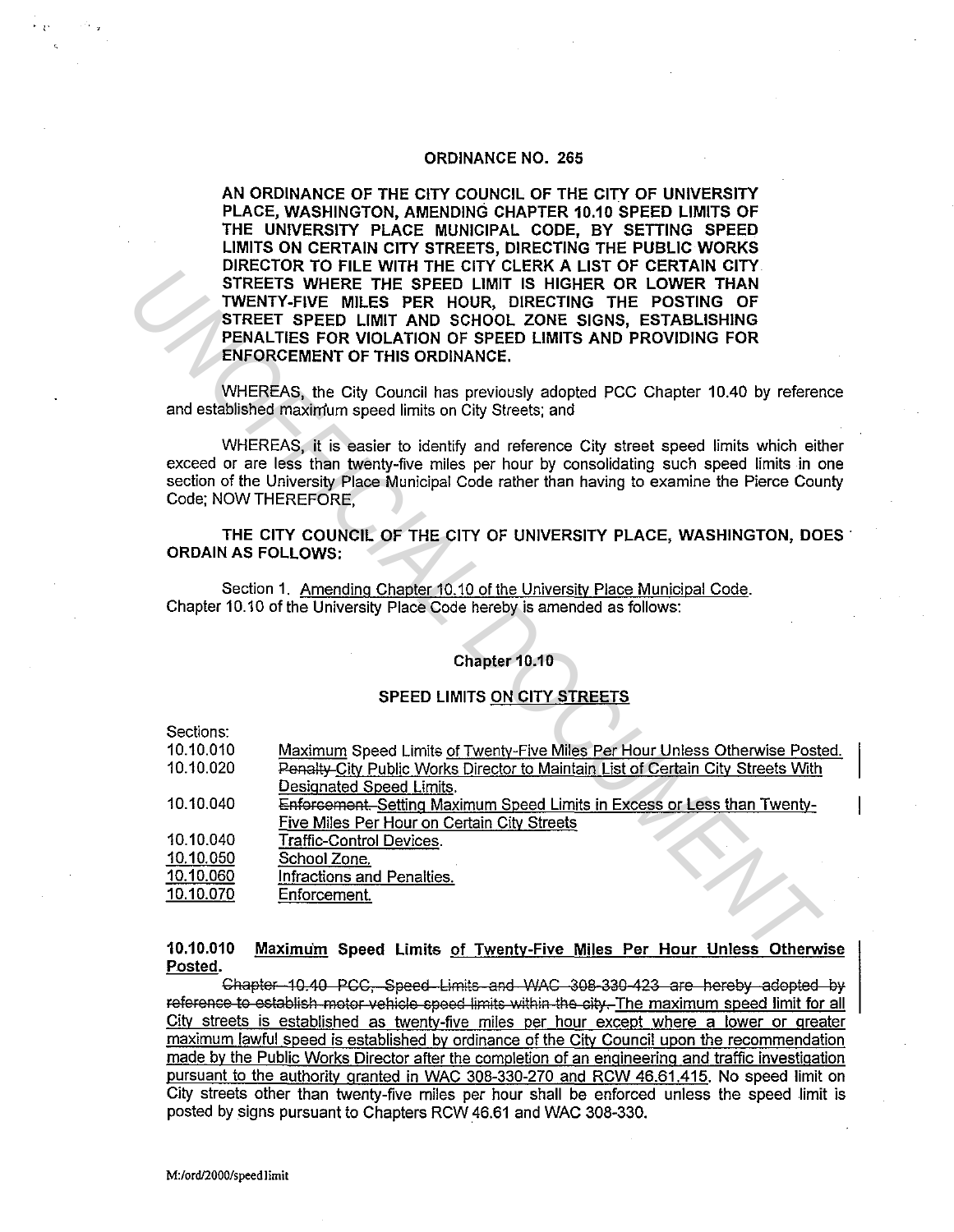10.10.020 - Penalty - City Public Works Director to Maintain List of City Streets With Posted Speed Limits Other Than Twenty-Five Miles Per Hour.

A violation of the established speed limits shall be an infraction and punished in accordance with WAC 308-330-710. The City Public Works Director shall file with the City Clerk a list of all City streets where the maximum speed limit thereon has been posted at a speed other than twenty-five miles per hour. This list shall be made available to the public during all normal business hours. The maximum speed limit on all City streets not included in this list is twenty-five miles per hour as specified in Section 10.10.010.

# 10.10.030 Enforcement. Setting Maximum Speed Limits in Excess or Less than Twenty-**Five Miles Per Hour on Certain City Streets**

Officers of the police department, or such other officers as are authorized to provide police services to the city, shall enforce the provisions of this chapter. The City Council ratifies and confirms prior action in setting maximum speeds on City streets as follows:

Grandview Drive: 62nd Street Ct. W. to 19th Street W. - 35 MPH Grandview Drive: 62nd Street Ct. W. to 64th Street West - 30 MPH Bridgeport Way West between the north and south city limits - 35 MPH 67<sup>th</sup> Avenue West between Bridgeport Way and 27<sup>th</sup> Street West- 40 MPH 67th Avenue West: 27<sup>th</sup> Street West to 19th Street West - 35 MPH Orchard Street West: Hanna Pierce Road to 64th Street West - 40 MPH 27th Street West: Bridgeport Way to Regents Boulevard - 35 MPH Regents Boulevard: 27th Street West to 67th Avenue West - 35 MPH 40th Street West: Bridgeport Way West to 67th Avenue West - 35 MPH Cirque Drive West: Grandview Drive West to Orchard Street - 35 MPH 64th Street West: Grandview Drive West to Chambers Creek Road West - 30 MPH Chambers Creek Road West: South city limits to 64th Street - 30 MPH Chambers Creek Road West: 64th Street West to Chambers Lane West - 35 MPH Chambers Creek Road West: Chambers Creek Lane W. to Bridgeport Way W. - 35 MPH Chambers Creek Road West: Chambers Creek Road W. to Bridgeport Way W. - 35 MPH

## 10.10.040 Traffic-Control Devices.

The City Public Works Director is directed to post City streets with the proper trafficcontrol devices to regulate the maximum speed limits that are set by the City Council by ordinance.

## 10.10.050 School Zones.

The City Public Works Director is directed to mark school zone speed limits pursuant to RCW 46.61.440.

### 10.10.060 Infractions and Penalties.

Any person traveling on any City street at a speed in excess of the maximum speed limit shall have committed a traffic infraction and shall be liable for monetary penalties as set forth in RCW Chapter 46.63, WAC 308-330-403, and WAC 308-330-700 - WAC 308-330-710.

#### 10.10.70 Enforcement.

The Pierce County Sheriff, all Deputy Sheriffs and such other police officers as the City may from time to time designate to provide law enforcement services for the City shall enforce the provisions of this chapter.

Section 2. Effective Date and Publication. A summary of this Ordinance consisting of its title shall be published in the official newspaper of the City. This Ordinance shall be in effect five days after publication.